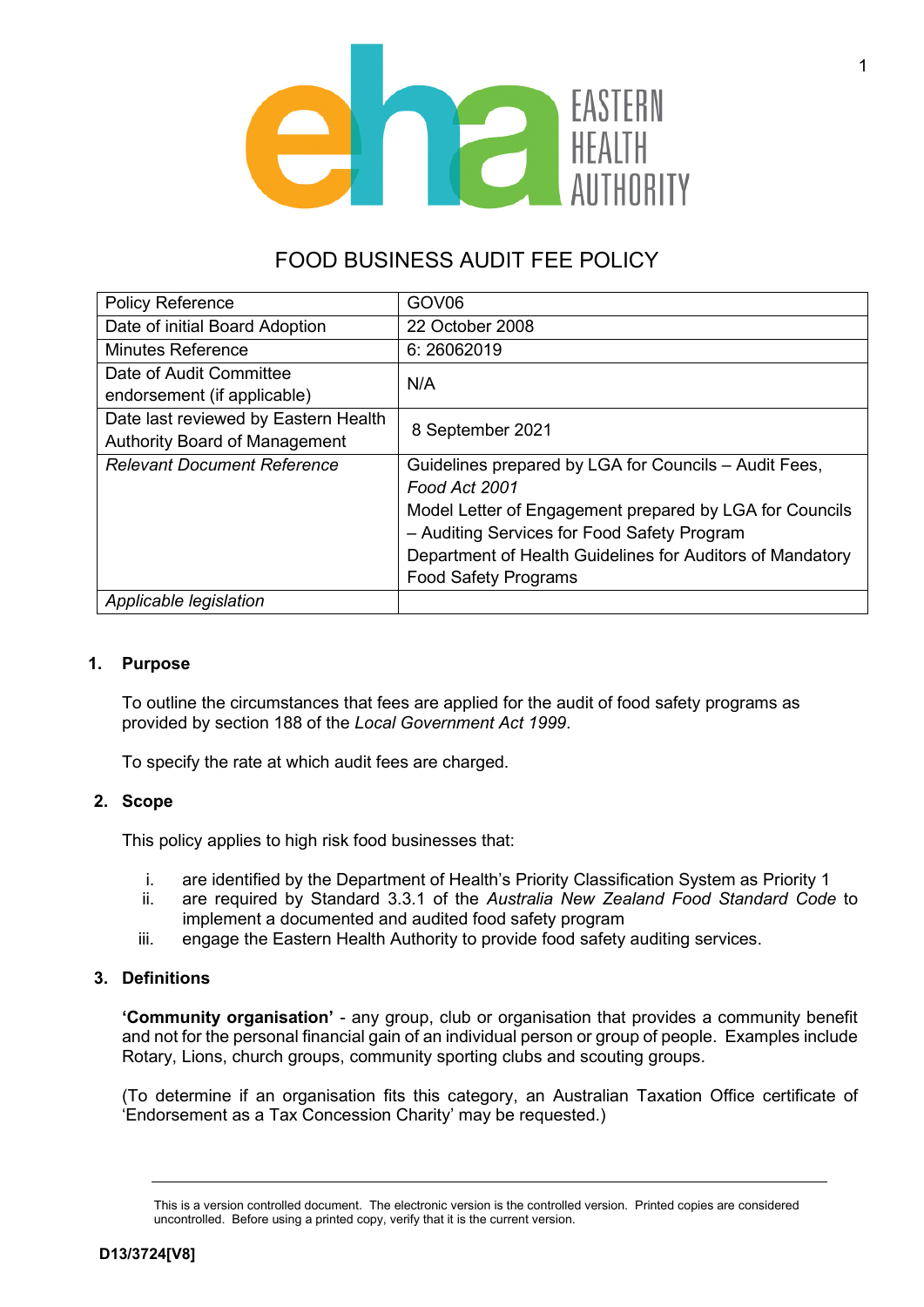# **Desktop Audit/Audit Preparation/Administration'** - an auditor undertaking:

- preparation relating to a food safety program for the purpose of preparing for an onsite audit; or
- reviewing corrective action(s) taken by a food business; or
- administration in relation to the audit process including reporting, enquiries, communication and records management.

**'Onsite Audit'** – an audit conducted at a scheduled frequency determined by the priority classification and assigned audit frequency.

**'Follow-up Desktop Audit'** –documentation review conducted in the auditor's office to address non-conformance(s) with the business' food safety program identified during the onsite audit.

**'Re-audit – Onsite Follow-up Audit'** – an audit carried out as a result of non-compliance with the Food Safety Standards or non-conformance with the business' food safety program.

## **4. Principles**

As an enforcement agency, local government has responsibilities under Part 7 of the *Food Act 2001* which relate to auditing. Additionally, local government is an employer of Department of Health approved auditors and may be engaged by a food business to provide food safety auditing services.

The priority classification system approved by the Department of Health recommends the initial audit frequency of high risk, Priority 1 businesses to be six monthly. The outcomes of two audits are required to establish a compliance history that can allow for the adjustment of audit frequency. Audit frequency may vary between three and twelve months. Guidance on the adjustment of audit frequency is outlined in the 'Guidelines for Auditors of Mandatory Food Safety Programs' (Department of Health, September 2008).

The *Food Act 2001* and *Food Regulations 2002* do not prescribe the charges that local councils can apply for providing food safety auditing services. However, pursuant to Section 188 of the *Local Government Act 1999* a council may impose fees and charges for services supplied to a person at their request.

Food safety audit fees are not listed under division 81 of the GST Act for exemption and as a result, GST will apply to audit fees set by the Authority.

Minimum fees applicable to each component of an audit are shown in the tables below. Fees thereafter are calculated on 15 minutes increments and rounded down to the nearest quarter hour.

| Minimum Fee | <b>Audit Component</b>                             |  |
|-------------|----------------------------------------------------|--|
| $1.0$ hour  | Onsite audit                                       |  |
|             | Re-audit – Onsite Follow-up                        |  |
| $0.5$ hour  | Desktop audit & audit preparation / administration |  |
|             | Travel                                             |  |
|             | Follow-up desktop audit & administration           |  |

A letter of engagement provided to the proprietor of a food business will estimate the audit fees that will apply to the business.

This is a version controlled document. The electronic version is the controlled version. Printed copies are considered uncontrolled. Before using a printed copy, verify that it is the current version.